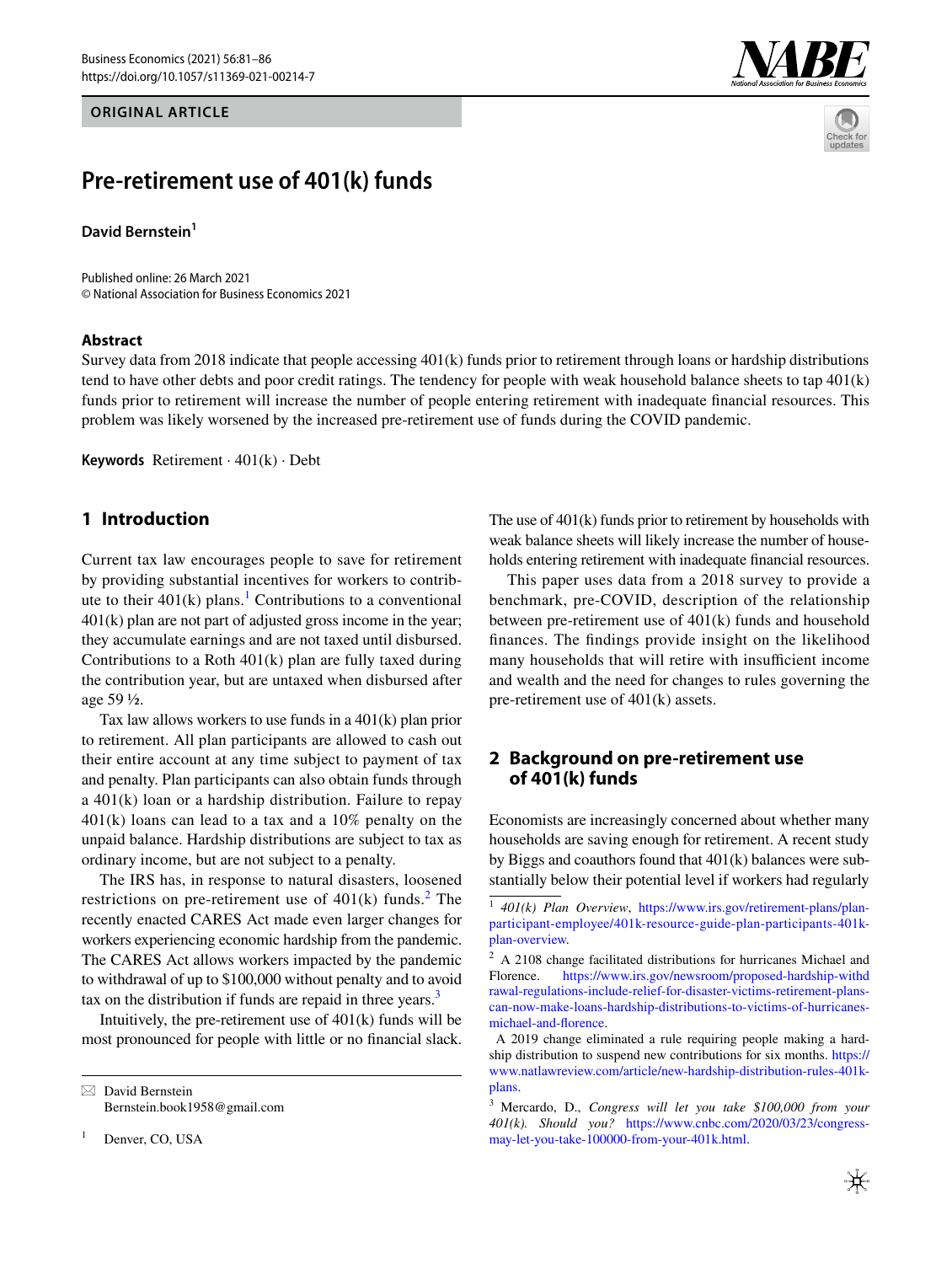contributed to a 401(k) account, kept funds fully invested, and earned market rates of return.<sup>[4](#page-1-0)</sup> The study identified several reasons 401(k) plans were not fully living up to their potential including the fact that 401(k) plans are a relatively new innovation, coverage for 401(k) plans is not universal, fees for many plans are high, and many people tap funds from 401(k) plans prior to retirement.

Several studies indicate that the use of 401(k) funds prior to retirement is widespread and is a major factor impacting the number of households who might retire with inadequate financial resources in the future. Research from E-Trade fnancial, reported on CNBC in 2015, revealed that nearly 60% of millennials had already taken funds out of their 401(k) account. A study by the Employment Beneft Research Institute (EBRI) reveals that 40% of terminated participants elect to prematurely take out 15% of plan assets.<sup>[5](#page-1-1)</sup> A poll of the Boston Research Group found 22% of people leaving their job cashed out their 401(k) plan intending to spend the funds. $<sup>6</sup>$  $<sup>6</sup>$  $<sup>6</sup>$ </sup>

Intuitively, the people most likely to tap funds from their 401(k) plans prior to retirement are people who are struggling fnancially. Lu and coauthors (2014) found that nearly  $40\%$  of workers with access to a  $401(k)$  plan borrow from their plan over a 5-year period with most loans taken out by people with little liquidity.<sup>[7](#page-1-3)</sup> A frequently cited study by the Federal Reserve Bank of New York found 40% of people cannot cover a \$400 emergency or would do so by borrowing or selling something.<sup>[8](#page-1-4)</sup> The sheer magnitude of the number of people who are both lacking in liquidity and tapping retirement funds suggests leakages from 401(k) plans will weaken retirement security for many households.

Additional research on the number of people taking out 401(k) loans or pre-retirement distributions and the fnancial status of this group could help determine the long-term economic impact of rules allowing people to tap 401(k) plans

prior to retirement and help shape changes to rules governing pre-retirement distributions from retirement accounts.

#### **3 Empirical research**

The empirical work presented here relies on data from the 2018 Financial Capability Study<sup>[9](#page-1-5)</sup> to provide policy makers and fnancial planners more information on the fnancial status of people taping 401(k) funds prior to retirement. The survey, which has been conducted every three years since 2009, asks for information on the ability of households to make ends meet, to plan ahead, to manage fnancial products, and questions to assess household fnancial knowledge and decision making. The primary goal is to evaluate the impact of leverage and fnancial distress on the decision to tap 401(k) funds prior to retirement.

The sample consisted of 7910 people who responded yes to a question asking whether they had a retirement plan that allowed them to choose investment options. Retirement plans which allow owners to control investments tend to allow for owners to take  $401(k)$  loans or hardship distributions. Whether loans or hardship distributions are actually allowed in a specifc plan is a decision made by the administrator of each plan.

# **4 A simple test of the relationship between 401(k) leakages and consumer debt**

The information on people tapping 401(k) funds prior to retirement was obtained from two questions, one asking whether a person or spouse had taken out a loan from a 401(k) plan in the last 12 months and the other asking about hardship loans over the same time period. The survey did not ask for information about people choosing to cash out their retirement plans when leaving their employer. Hence, answers to these questions may understate leakages from 401(k) plans. Also, the narrow time frame of both questions, transactions in the last 12 months, may lead to an understatement of total leakages from 401(k) plans.

The survey also included substantial information on debts and assets for respondents. Information on consumer debt was obtained from several questions asking whether respondents had unpaid credit card balances at the end of the month, student loans, medical debt and automobile loans.

<span id="page-1-0"></span><sup>4</sup> Biggs, A. and coauthors, *Why are 401(k)/IRA Balances Substantially Below Potential?* [https://crr.bc.edu/working-papers/why-are-](https://crr.bc.edu/working-papers/why-are-401k-ira-balances-substantially-below-potential/)[401k-ira-balances-substantially-below-potential/](https://crr.bc.edu/working-papers/why-are-401k-ira-balances-substantially-below-potential/)

<span id="page-1-1"></span><sup>5</sup> Vanderhei J., *The Impact of Auto Portability on Preserving Retirement Savings Currently Lost to 401(k) Cash Leakage*, EBRI, 2019 [https://www.ebri.org/docs/default-source/ebri-issue-brief/ebri\\_ib\\_](https://www.ebri.org/docs/default-source/ebri-issue-brief/ebri_ib_489_autoport-15aug19.pdf?sfvrsn=80723c2f_4) [489\\_autoport-15aug19.pdf?sfvrsn=80723c2f\\_4](https://www.ebri.org/docs/default-source/ebri-issue-brief/ebri_ib_489_autoport-15aug19.pdf?sfvrsn=80723c2f_4)

<span id="page-1-2"></span> $6$  Between Jobs? That's the Time to Safeguard Your 401(k), 401(k) Help Center, [http://www.401khelpcenter.com/401k\\_education/betwe](http://www.401khelpcenter.com/401k_education/between_jobs_safeguard_your_401k.html#.Xp3fjy-ZMcY) [en\\_jobs\\_safeguard\\_your\\_401k.html#.Xp3fy-ZMcY](http://www.401khelpcenter.com/401k_education/between_jobs_safeguard_your_401k.html#.Xp3fjy-ZMcY).

<span id="page-1-3"></span><sup>7</sup> Lu, T.J., and coauthors, *Borrowing from the Future: 401(k) Plan Loans and Loan Defaults*, [https://pensionresearchcouncil.wharton.](https://pensionresearchcouncil.wharton.upenn.edu/wp-content/uploads/2015/09/WP2014-01-Lu-OSM-Utkus-Young-2.12.20144.pdf) [upenn.edu/wp-content/uploads/2015/09/WP2014-01-Lu-OSM-Utkus-](https://pensionresearchcouncil.wharton.upenn.edu/wp-content/uploads/2015/09/WP2014-01-Lu-OSM-Utkus-Young-2.12.20144.pdf)[Young-2.12.20144.pdf](https://pensionresearchcouncil.wharton.upenn.edu/wp-content/uploads/2015/09/WP2014-01-Lu-OSM-Utkus-Young-2.12.20144.pdf).

<span id="page-1-4"></span><sup>8</sup> *Federal Reserve Board Issues Report on the Economic Well-Being of U.S. Households* [https://www.federalreserve.gov/newsevents/press](https://www.federalreserve.gov/newsevents/pressreleases/other20180522a.htm) [releases/other20180522a.htm.](https://www.federalreserve.gov/newsevents/pressreleases/other20180522a.htm)

<span id="page-1-5"></span><sup>&</sup>lt;sup>9</sup> The National Financial Capability Study (NFCS) is a project of the FINRA Investor Education Foundation (FINRA Foundation) [https://](https://www.usfinancialcapability.org/downloads.php) [www.usfnancialcapability.org/downloads.php](https://www.usfinancialcapability.org/downloads.php).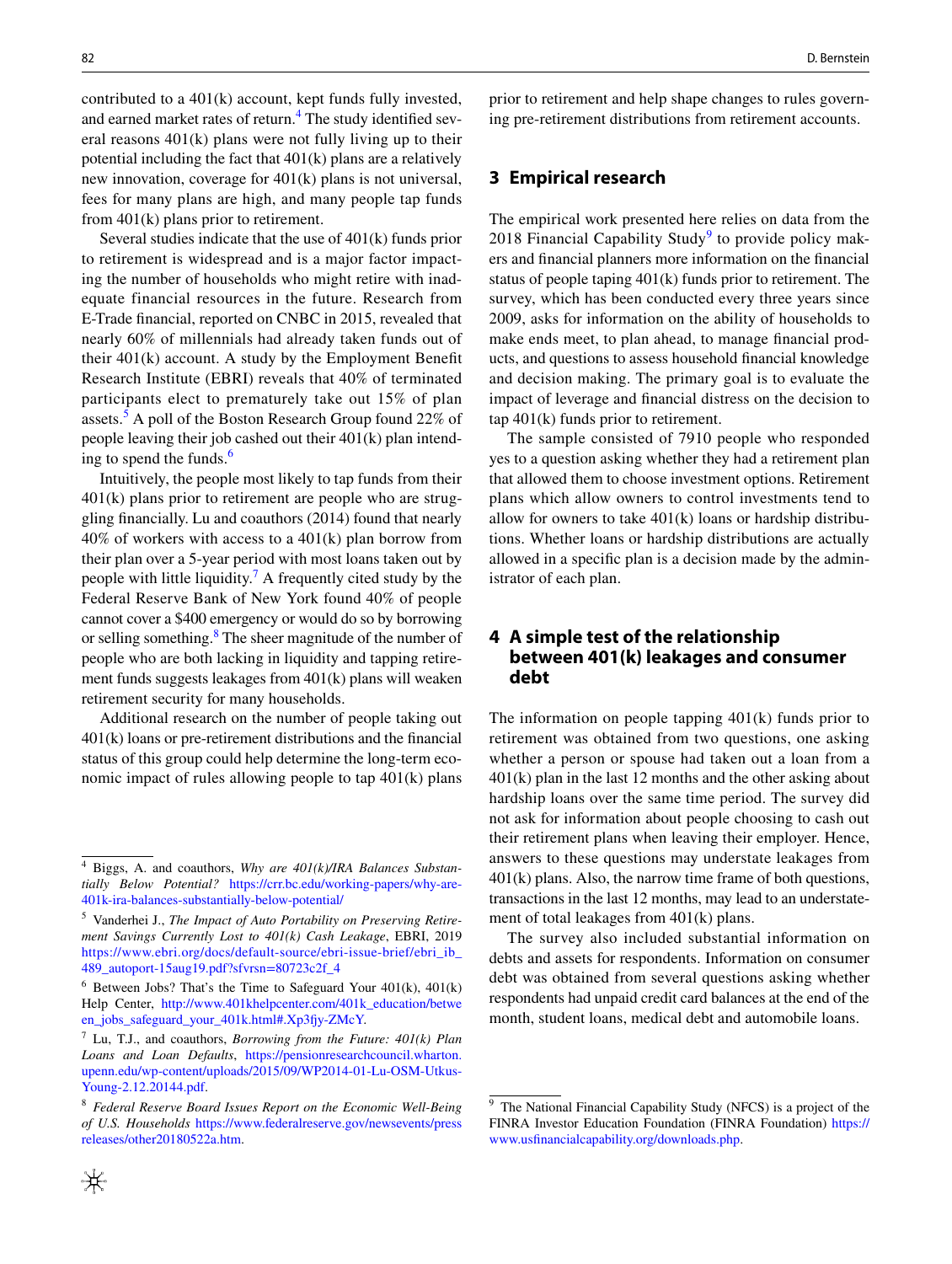<span id="page-2-0"></span>**Table 1** A contingency table for consumer credit and pre-retirement use of 401(k) funds

| No consumer<br>credit | Has some con-<br>sumer credit | Total |
|-----------------------|-------------------------------|-------|
| 2028                  | 4455                          | 6483  |
| 79                    | 1348                          | 1427  |
| 2107                  | 5803                          | 7910  |
|                       |                               |       |

The information on leakages from 401(k) plans and consumer debt was used to create a 2x2 contingency table describing the relationship between tapping 401(k) plans and consumer credit (Table [1\)](#page-2-0).

The data in this contingency table can be used to calculate the conditional probabilities. P(Taps 401k)/Has some consumer credit) =  $1348/5803$  or 0.2323 and P(Tap 401(k)/ no consumer credit) =  $79/2107$  or 0.0375.

These conditional likelihoods can be used to obtain the conditional odds: 0.3026 (0.2323/(1 − 0.2323)) and 0.0390  $(0.0375/(1 - 0.0375))$  for tapping 401(k) plans conditional on having and not having consumer debt. The ratio of these odds gives a statistic called the odds ratio, which is 7.76. The same odds ratio could be obtained from a simple linear logistic regression model where tapping 401(k) plan is the dependent variable and having some consumer credit is the independent variable.<sup>[10](#page-2-1)</sup>

The odds of a person tapping 401(k) funds through a loan or hardship distribution is 7.76 times larger for a person with consumer credit than for a person without consumer credit.

#### **Multivariate logistic regression models**

The existence of consumer debt is of course not the only variable impacting the decision of whether a person takes out a 401(k) loan or a hardship distribution. The tendency to tap a 401(k) plan prior to retirement can be impacted by a variety of characteristics of the respondent including age, education, income, number of children, homeownership, as well as the fnancial situation of the borrower. The National Finance Capability Study has information on respondent characteristics and fnances that allow us to create a more complete model of the decision to tap 401(k) plans through loans or hardship distributions. The multivariate model has the advantage of holding constant other factors that also infuence the decision to take out a 401(k) loan or a hardship distribution.

<span id="page-2-2"></span>

| <b>Table 2</b> Logistic regression results for $401(k)$ tap decision |  |
|----------------------------------------------------------------------|--|
|----------------------------------------------------------------------|--|

| Explanatory variable                | Odds ratio | $t$ statistic |
|-------------------------------------|------------|---------------|
| Age 18 to age 24                    | 1.815      | 2.340         |
| Age 25 to age 34                    | 1.869      | 2.750         |
| Age 35 to age 44                    | 1.270      | 1.050         |
| Age 45 to age 54                    | 1.171      | 0.700         |
| Age 55 to Age 64                    | 1.165      | 0.660         |
| Married                             | 0.643      | $-5.250$      |
| Male                                | 1.454      | 5.130         |
| Some college                        | 0.853      | $-1.500$      |
| Associate degree                    | 0.656      | $-3.170$      |
| BA degree                           | 0.647      | $-4.010$      |
| Post-grad degree                    | 0.595      | $-4.040$      |
| Income less than \$15,000           | 2.133      | 2.720         |
| $$15,000 \leq$ income $< $25,000$   | 0.972      | $-0.120$      |
| $$25,000 \leq$ income $< $35,00$    | 1.425      | 1.870         |
| $$35,000 \leq$ income $< $50,000$   | 0.991      | $-0.060$      |
| $$50,000 \leq$ income $< $75,000$   | 1.071      | 0.470         |
| $$75,000 <$ income $< $100,000$     | 1.506      | 2.950         |
| $$100,000 \leq$ income $< $150,000$ | 1.054      | 0.370         |
| One kid                             | 2.102      | 7.930         |
| Two kids                            | 1.617      | 4.590         |
| Three kids                          | 2.104      | 5.390         |
| Four kids                           | 2.581      | 5.590         |
| Homeowner                           | 1.115      | 0.890         |
| Mortgage                            | 0.980      | $-0.190$      |
| Some consumer credit                | 4.563      | 11.950        |
| Bad or very bad credit rating       | 2.188      | 7.870         |
| Mortgage $>$ house value            | 13.062     | 22.640        |
| Constant                            | 0.022      | $-12.850$     |
| n                                   | 7910       |               |
| Pseudo $R^2$                        | 27.650     |               |

The omitted groups in this logistic regression model are age group 65 and over, single, female, no college, income over \$150,000, no kids, renter, no mortgage, no consumer credit (meaning no outstanding credit card debt, no student debt, no medical debt and no automobile debt), credit rating better than bad, and house value greater than mortgage. The results presented here are from an unweighted logistic regression model. The critical value for a one-tailed test at a 0.05 level of signifcance is 1.645

The odds ratios for a multivariate logistic regression model for 401(k) loans and hardship withdrawals are presented in Table [2.](#page-2-2)

The odds ratios for each explanatory variable in the logistic regression model are presented in the second column of the table. The odds ratio compares the odds of tapping a 401(k) for the included category to the odds for the omitted category. An odds ratio greater than/less than 1.0 indicates respondents with the included characteristic are more/less likely to take out a 401(k) loan or hardship distribution than respondents with a characteristic in the omitted group.

<span id="page-2-1"></span><sup>&</sup>lt;sup>10</sup> The statistical consulting group at UCLA Institute for Digital Research and Education has an excellent discussion of the calculation of odds ratios. [https://stats.idre.ucla.edu/sas/faq/how-do-i-interpret](https://stats.idre.ucla.edu/sas/faq/how-do-i-interpret-odds-ratios-in-logistic-regression/)[odds-ratios-in-logistic-regression/](https://stats.idre.ucla.edu/sas/faq/how-do-i-interpret-odds-ratios-in-logistic-regression/).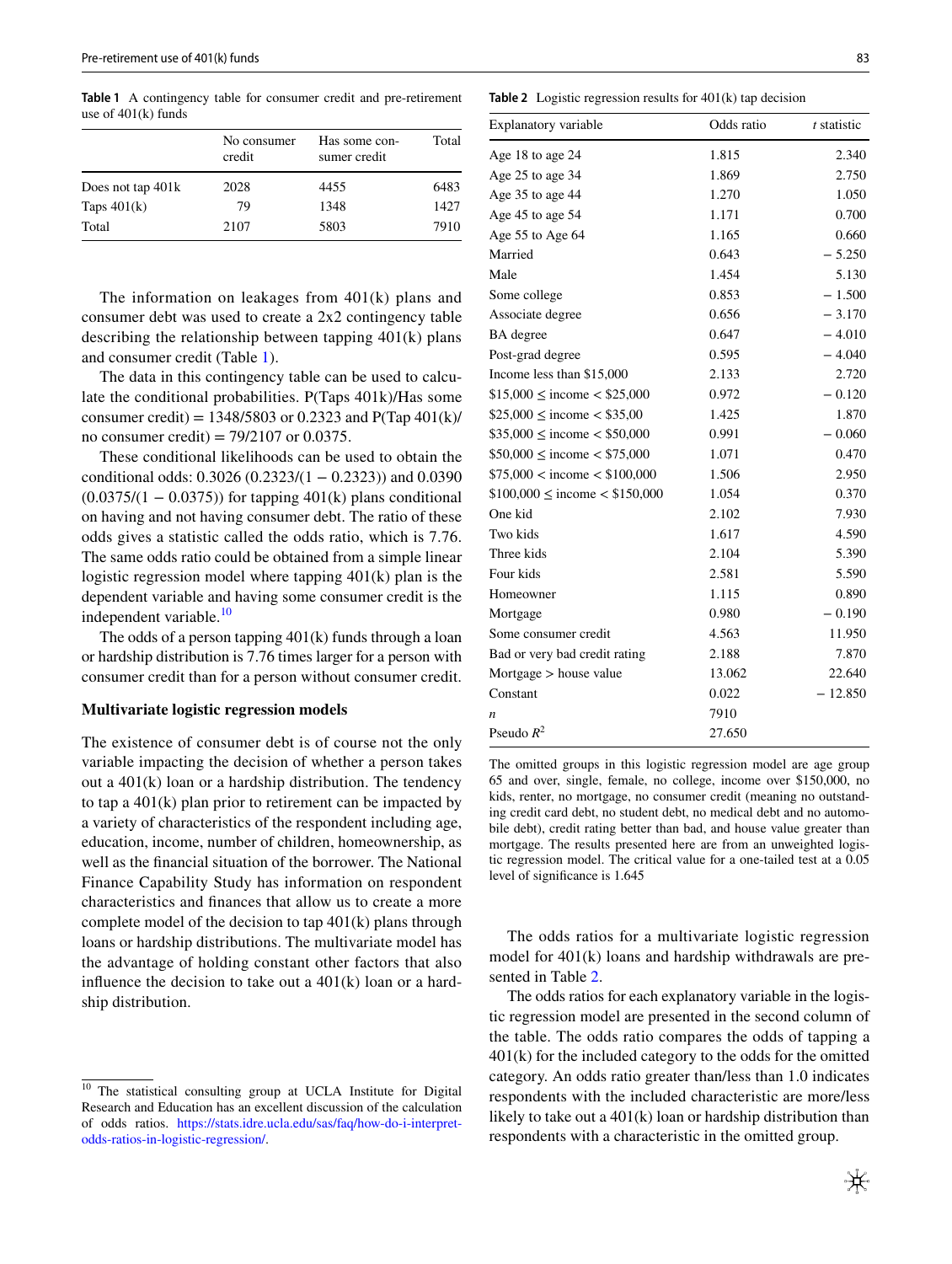<span id="page-3-1"></span>**Table 3** Impact of debt and credit rating on likelihood of tapping a 401(k) loan

| Person 1: no debt               | 0.039 |
|---------------------------------|-------|
| Person 2: consumer debt $0.156$ |       |
| and good credit rating          |       |
| Person 3: consumer debt 0.288   |       |
| and poor credit rating          |       |

The analysis presented here holds all factors other than debt and credit rating constant. All three people in this table are between the age of 35 and 44, female, with a BA degree, with income between \$50 and \$75 k, unmarried, and with one kid

84 D. Bernstein

<span id="page-3-2"></span>**Table 4** Other debt statistics and pre-retirement use of 401(k) funds

|                                         | No reported $401(k)$<br>use | Has used<br>401(k)<br>funds |
|-----------------------------------------|-----------------------------|-----------------------------|
| Have outstanding credit card<br>balance | 38.53                       | 40.15                       |
| Late on credit card                     | 9.95                        | 40.78                       |
| Late on student loan                    | 5.48                        | 36.09                       |
| Sample size                             | 6483                        | 1427                        |

Denominator for these proportions is sample size

<span id="page-3-3"></span>

| Table 5 Differences between age groups |  |  |  |
|----------------------------------------|--|--|--|
|----------------------------------------|--|--|--|

| Odds ratio | <i>p</i> value for<br>odds ratio | Proportion<br>of group |
|------------|----------------------------------|------------------------|
|            |                                  |                        |
| 1.98       | 0.003                            | 82.13                  |
| 1.54       | 0.044                            | 14.74                  |
|            |                                  |                        |
| 7.9        | 0                                | 62.98                  |
| 2.91       | 0                                | 5.09                   |
|            |                                  |                        |

and underwater mortgage—support the view that people in fnancial distress are highly likely to tap 401(k) funds prior to retirement.

The odds ratios for the three fnancial distress variables in this model—some consumer credit, bad credit rating,

- The odds of people with some credit tapping their  $401(k)$ loan are 4.6 times higher than for people with no consumer credit.
- The odds of a person with bad credit tapping their  $401(k)$ loans are 2.2 times higher than the odds for person with good credit.
- The odds of a person with home value less than their mortgage tapping their 401(k) plan are 13.1 time higher than for a person not in this situation.

The logistic regression model was used to generate the likelihood of tapping a 401(k) plan prior to retirement for three individuals one with no consumer credit,—one with consumer credit and a good credit rating and one with consumer credit and a poor credit rating.<sup>11</sup> The choice of the three types of individuals stems from the tendency for respondents with poor credit ratings tend to have some consumer loans (Table [3](#page-3-1)).

These fgures indicate people with debt and a good credit rating are 4 times more likely to take out a 401(k) loan or hardship distribution than a person with no consumer debt in the last 12 months. People with debt and a poor credit rating are 7.4 times more likely to use a 401(k) loan or a hardship distribution in the last 12 months.



The model used here is a single-equation model with one dependent variable, the use of a  $401(k)$  loan or a hardship distribution. The poor credit rating and use of consumer debt are also endogenous variables. However, it is likely that this system is recursive not simultaneous. Rating agencies do not use information on 401(k) loans when rating credit for individuals. Hence, the existence of a 401(k) loan is not a direct determinant of a bad credit rating.

There are of course multiple diferences in fnancial characteristics and behavior between people who are and are not tapping 401(k) funds prior to retirement. Diferences in three additional fnancial variables—sometimes keep an outstanding credit card balance, sometimes late on a credit card payment and sometimes late on a student loan—between people tapping their 401(k) plan through a hardship distribution or a 401(k) loan are displayed in Table [4](#page-3-2).

Interestingly, the proportion of people with an outstanding credit card balance at the end of some months is reasonably similar for the two groups. However, the proportion of people sometimes late on credit cards is 4.1 times higher for people tapping  $401(k)$  funds than for people not tapping 401(k) funds. The proportion late on student debt is 6.5 times higher for people tapping 401(k) funds than for people without  $401(k)$  funds. These statistics suggest it would be interesting to study and model a broader range of debt decisions and outcomes.

<span id="page-3-0"></span> $11$  The formula for the probability of the outcome studied in a logistic regression model is explained by the UCLA Institute for Digital Research and Education in this article: [https://stats.idre.ucla.edu/](https://stats.idre.ucla.edu/other/mult-pkg/faq/general/faq-how-do-i-interpret-odds-ratios-in-logistic-regression/) [other/mult-pkg/faq/general/faq-how-do-i-interpret-odds-ratios-in](https://stats.idre.ucla.edu/other/mult-pkg/faq/general/faq-how-do-i-interpret-odds-ratios-in-logistic-regression/)[logistic-regression/](https://stats.idre.ucla.edu/other/mult-pkg/faq/general/faq-how-do-i-interpret-odds-ratios-in-logistic-regression/).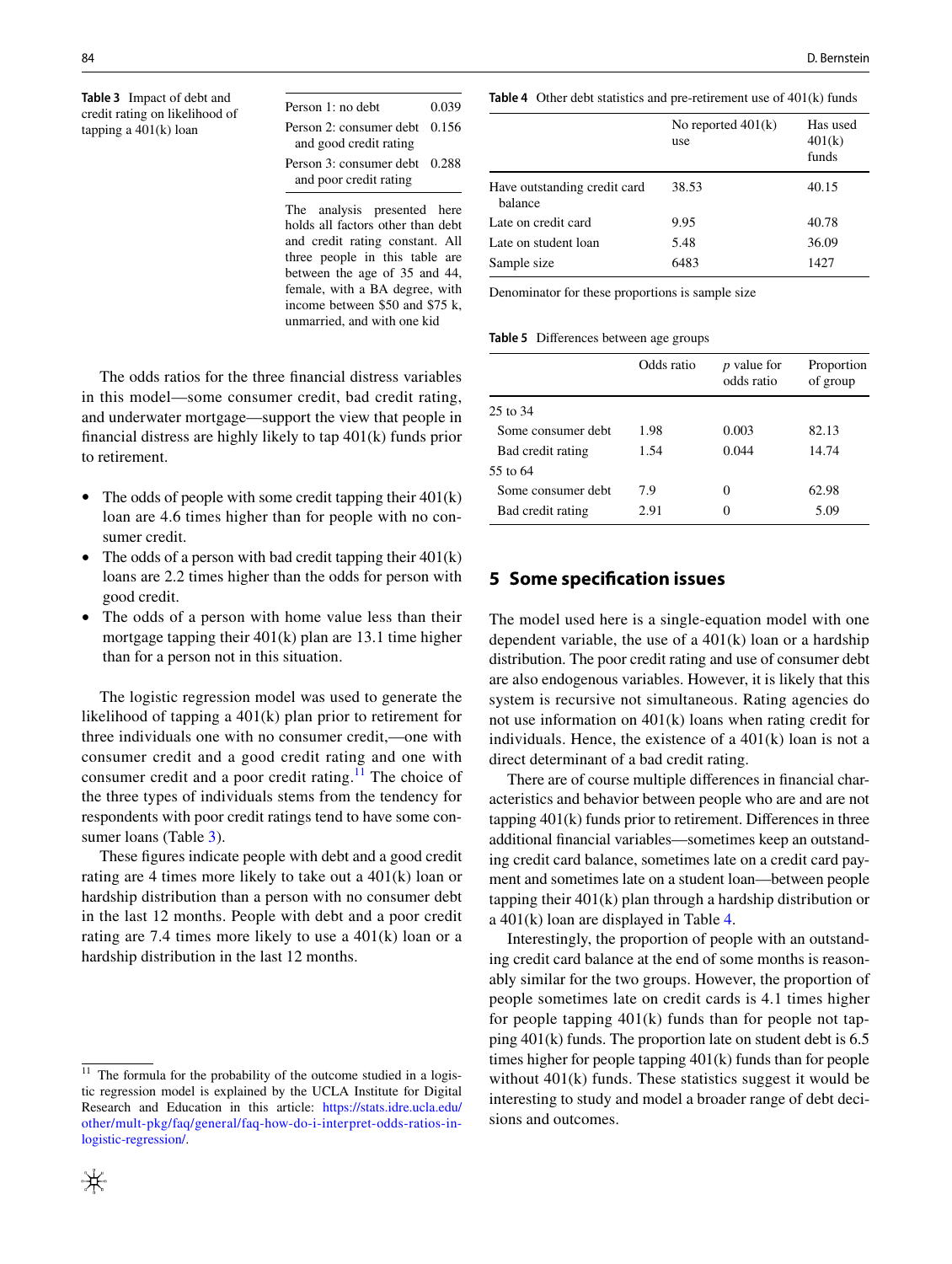The impact of consumer credit on 401(k) loans will likely vary with age. This issue was explored by considering different models for diferent age groups. Table [5](#page-3-3) contains the odds ratios, and p values for the odds ratios, for the consumer credit variable and the bad credit variable for people of two age group—people between the age of 25 and 34 and people between the age of 55 and 64. The table also contains information on the proportions of each age group with consumer debt and the proportion of each age group with a bad credit rating.

The results indicate the existence of consumer debt or a bad credit rating has a larger impact on the likelihood a person takes a 401(k) loan or hardship distribution for the 55 to 64 age group than for the 25 to 34 age group. However, both the use of consumer credit and the proportion of people with bad credit are more prevalent in the younger age group.

These age-related diferences indicate a need for more refned models tailored to circumstances that change with age.

### **6 Financial and policy implications**

The rules governing 401(k) plans difer from rules governing traditional pension plans by allowing more access to funds prior to retirement. Some people, especially younger adults, are now routinely tapping funds in their 401(k) plans. The IRS and Congress have made it easier to tap 401(k) funds for hardships with the most notable changes associated with the use of 401(k) funds for pandemic-related expenses.

Many fnancial advisors strongly caution their clients against tapping 401(k) funds prior to retirement. The advice—invest early in life in equities and take advantage of compounding—is generally sound. The lost investment income of withdrawing funds from a 401(k) plan depends on nominal returns (infation and real return), the fees charged by the 401(k) fund, and the time horizon of the investor. The lost investment income of withdrawing \$10,000 in funds 30 years prior to retirement is calculated for two investment scenarios based on 8.5% and 4.5% annual returns, respectively. The lost investment earnings are \$115,583 for the optimistic scenario and  $$37,453$  for the pessimistic scenario.<sup>[12](#page-4-0)</sup> The decision to withdraw funds from a 401(k) early in a person's career is likely to lead to a non-trivial loss of retirement wealth, even under conservative or pessimistic assumptions about the market.

The advice to keep funds inside a retirement account now appears to be routinely ignored by many people who close their 401(k) account when switching jobs. Some younger people are undoubtedly saving less than the optimal amount and consuming more than their lifetime income can maintain. These borrowers may be credit constrained and not have access to funds through banks or credit cards. Other people tapping 401(k) funds prior to retirement are weighing the costs of forgoing early returns from investment with the higher consumer costs and stress associated with slower payments of debt. The now routine pre-retirement use of 401(k) funds for younger cohorts may be strongly associated with and partially driven by student debt, a problem greatly impacting the new cohort of workers.

The expanded access to pre-retirement funds for people impacted by COVID was a profound change in public policy. The CARES Act essentially converted retirement accounts into a de facto pre-retirement safety net for many Americans. People who initially lost their jobs because of COVID in March of 2020 had little choice but to sell assets and distribute 401(k) funds when the stock market had fallen. A portion of the economy has yet to reopen because of the COVID pandemic and vulnerable households, some perhaps facing eviction, have had to rely on 401(k) funds. People who relied on 401(k) funds to survive the COVID recession will have to repurchase their shares at substantially higher prices.

Not all household fnancial balance sheets were adversely impacted by the COVID recession, as documented by the St. Louis Federal Reserve Bank.<sup>[13](#page-4-1)</sup> The lack of spending opportunities in an economy closed by the pandemic, the need for precautionary spending, loan forbearance programs, and large fnancial assistance from the government caused the personal saving rate to rise substantially in 2020. This increase in the personal saving rate may have tempered the extent to which households have raided their 401(k) plans. However, pre-retirement 401(k) distributions are always dominated by the most vulnerable households and news reports and Census data reveal that many households are exposed to possible eviction.<sup>[14](#page-4-2)</sup> The increase in the personal saving rate is not inconsistent with a higher level or wealth inequality, which could have increased the number of people tapping 401(k) funds prior to retirement.

It would be useful to examine pre-retirement  $401(k)$  distributions in 2020. The FINRA survey, conducted every

<span id="page-4-0"></span> $12$  The lost revenue from a \$10,000 withdrawal, 30 years prior to retirement is  $$10,000*(1+r)^{30}$  The opportunity cost measured by lost wealth in the 401(k) plan at retirement depends on nominal or total returns, which include infation, a real return and 401(k) fees.

<span id="page-4-1"></span> $\frac{13}{13}$  Vandebroucke, G., "Personal Savings During the COVID-19<br>Recession," https://research.stlouisfed.org/publications/economic[https://research.stlouisfed.org/publications/economic](https://research.stlouisfed.org/publications/economic-synopses/2021/02/12/personal-saving-during-the-covid-19-recession)[synopses/2021/02/12/personal-saving-during-the-covid-19-recession.](https://research.stlouisfed.org/publications/economic-synopses/2021/02/12/personal-saving-during-the-covid-19-recession)

<span id="page-4-2"></span><sup>&</sup>lt;sup>14</sup> Likelihood of eviction statistics were generate by the Census Department Household Pulse Survey and can be found here. [https://](https://www.census.gov/data-tools/demo/hhp/#/?measures=EVR) [www.census.gov/data-tools/demo/hhp/#/?measures=EVR.](https://www.census.gov/data-tools/demo/hhp/#/?measures=EVR)